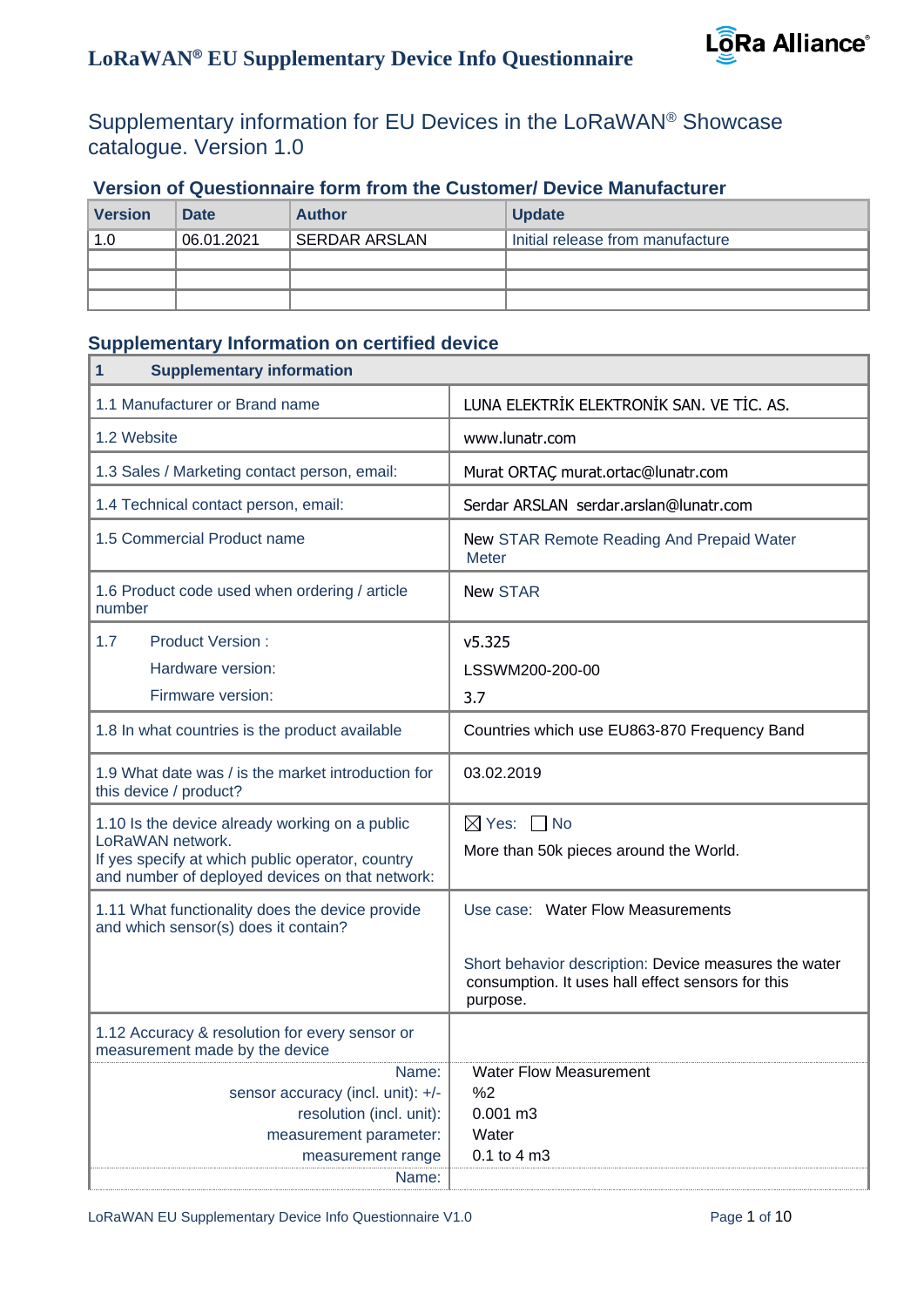

| sensor accuracy (incl. unit): +/-               |                                                       |
|-------------------------------------------------|-------------------------------------------------------|
| resolution (incl. unit):                        |                                                       |
| measurement parameter:                          |                                                       |
| measurement range                               |                                                       |
| Name:                                           |                                                       |
| sensor accuracy (incl. unit): +/-               |                                                       |
| resolution (incl. unit):                        |                                                       |
| measurement parameter:                          |                                                       |
| measurement range                               |                                                       |
| Name:                                           |                                                       |
| sensor accuracy (incl. unit): +/-               |                                                       |
| resolution (incl. unit):                        |                                                       |
| measurement parameter:                          |                                                       |
| measurement range                               |                                                       |
| Name:                                           |                                                       |
| sensor accuracy (incl. unit): +/-               |                                                       |
| resolution (incl. unit):                        |                                                       |
| measurement parameter:                          |                                                       |
| measurement range                               |                                                       |
| 1.13 Uplinks are:                               | $\boxtimes$                                           |
| Periodic:                                       |                                                       |
| Period:                                         | 1 hour                                                |
| Explanation:                                    |                                                       |
| Keep alive message period:                      | 1 day                                                 |
| Event triggered how:                            |                                                       |
|                                                 | Periodically or by pressing manually button on device |
| 1.14 Parameter configuration of device (e.g.    | $\boxtimes$ Remotely:                                 |
| transmission or measurement interval, threshold | Over-the-air with LoRaWAN data downlinks              |
| levels, etc.)                                   | Specify if other:                                     |
|                                                 |                                                       |
|                                                 | $\boxtimes$ Locally:                                  |
|                                                 |                                                       |
|                                                 | Via CLI: specify type of connector:                   |
|                                                 | $\Box$ Via NFC:                                       |
|                                                 |                                                       |
|                                                 |                                                       |
|                                                 | $\boxtimes$ Specify if other:                         |
|                                                 |                                                       |
|                                                 | Via RFID Smart Card                                   |
| 1.15 Does the application server send downlinks | $\boxtimes$ Yes: (why/how often/typical size)         |
| to the devices?                                 | 4 times a month                                       |
|                                                 | <b>No</b>                                             |
| 1.16 Operating temperature of device            | $\rm ^{\circ}C$<br>Minimum<br>$+5$                    |
| $- x °C$ to $+ x °C$                            | $^{\circ}C$<br>Maximum<br>$+55$                       |
| 1.17 Is the payload structure available for     | $\square$ Yes: $\square$ No                           |
| decoding?                                       | Please attach the payload structure                   |
|                                                 | (+example of decoded payload)                         |
| 1.18 Is there a decode-API available            | $\Box$ Yes: $\boxtimes$ No                            |
|                                                 | Please attach the API documentation                   |
|                                                 |                                                       |
|                                                 |                                                       |
| 1.19 Is the firmware upgradeable and how?       | $\boxtimes$ Yes: (how)<br>Via RF Communication        |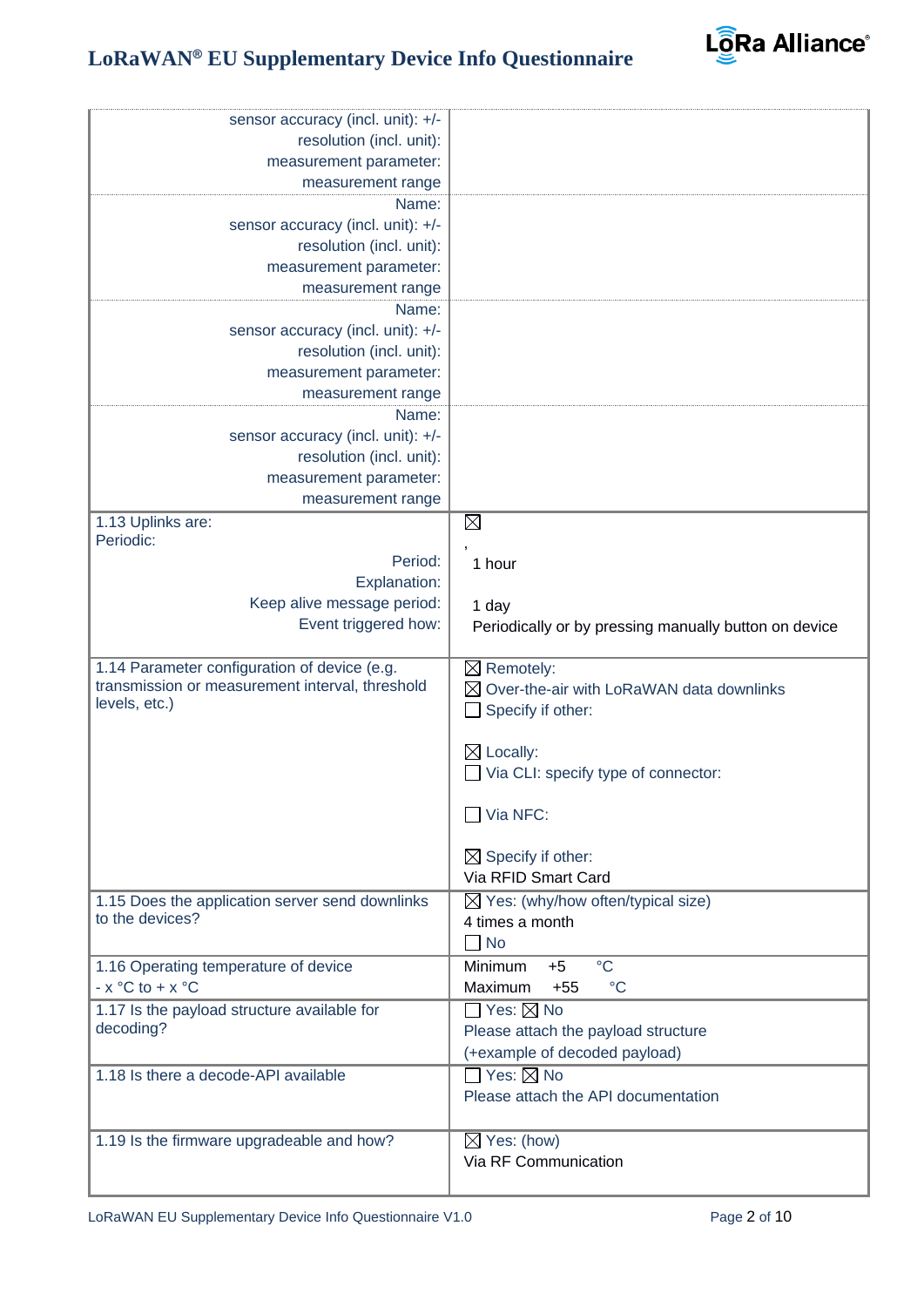

| 1.20 How can the device be reset to factory<br>default settings?                                  | By using RFID Card                                                                                                                                                                                                                                                                                                                             |
|---------------------------------------------------------------------------------------------------|------------------------------------------------------------------------------------------------------------------------------------------------------------------------------------------------------------------------------------------------------------------------------------------------------------------------------------------------|
| 1.21 How can the device be forced to re-initiate<br>the join procedure?                           | By using RFID Card                                                                                                                                                                                                                                                                                                                             |
| 1.22 Product certifications (IP rating, ATEX, )                                                   | 1. IP rating:<br><b>IP68</b><br>2. ATEX compliance:<br>Other:                                                                                                                                                                                                                                                                                  |
| 1.23 Which regulatory certifications are available<br>(RED, CE, EMC)?                             | <b>RED</b><br><b>CE</b><br>$\Box$ EMC<br>Attach proof of certification to the mail in which this<br>document is sent to a public operator                                                                                                                                                                                                      |
| 1.24 Power Supply                                                                                 | External power supply:<br>connection:<br>voltage:<br>amperage:<br>$\boxtimes$ Internal battery:<br>battery type: C Size<br>chemical composition: Li/SOCI2<br>Battery self-discharge (%/year):<br>less than %1<br>Battery shelf life:<br>10 years<br>capacity:<br>8500mAh<br>weight:<br>52 <sub>g</sub><br>rechargeable: <sup>1</sup> Yes: ⊠ No |
| 1.25 Powering device on and off<br>How is the device turned ON ?<br>How is the device turned OFF? | Continuously ON                                                                                                                                                                                                                                                                                                                                |
| 1.26 Dimensions of device<br>(Length x width x height)                                            | 20.5 cm x 11.5 cm x 10.7 cm                                                                                                                                                                                                                                                                                                                    |
| 1.27 Weight of full device                                                                        | 1760g                                                                                                                                                                                                                                                                                                                                          |
| 1.28 Mounting of device<br>1. How to mount?<br>2. How to mount for best<br>antenna propagation    | Horizontal<br>Horizontal                                                                                                                                                                                                                                                                                                                       |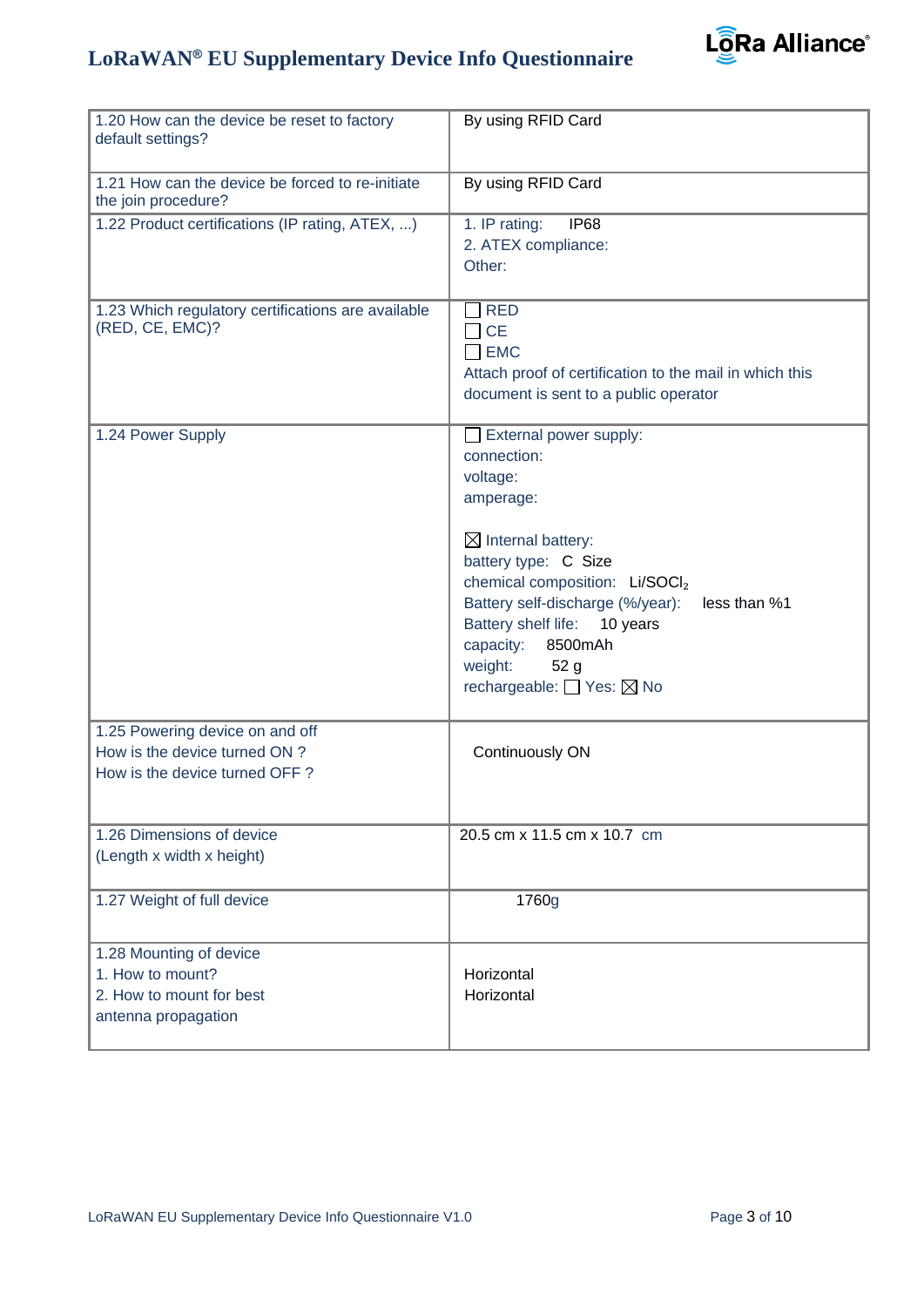

#### **2 LoRaWAN Device Information**

| 2.1 DevEUI Range (IEEE Compliance)                                                  | From:<br>To:                                                                                                                                                                                                                           |
|-------------------------------------------------------------------------------------|----------------------------------------------------------------------------------------------------------------------------------------------------------------------------------------------------------------------------------------|
| 2.2 LoRaWAN Class                                                                   | $\boxtimes$ Class A<br>Class B<br>Class C<br>$\blacksquare$                                                                                                                                                                            |
| 2.3 For Class C Device: Device Under Test<br>restores previous RF settings at boot? | Yes<br><b>No</b><br>$\blacksquare$                                                                                                                                                                                                     |
| 2.4 In what LoRaWAN region/frequency<br>ranges is the product available             | $\boxtimes$ EU863-870<br>US902-928<br>$\Box$ AS923<br>$\Box$ IN865-867<br>$\Box$ Other<br>KR920-923                                                                                                                                    |
| 2.5 Is the LoRaWAN test mode supported?                                             | $\boxtimes$ Yes<br>$\Box$ No, why not                                                                                                                                                                                                  |
| 2.6 Tested and certified against<br>which LoRaWAN<br>Specification(s)               | $\Box$ V1.0.1 $\boxtimes$ V1.0.2 revB $\Box$ V1.0.3<br>V1.0<br>$\Box$ V1.1. $x$ $\Box$ Other :                                                                                                                                         |
| 2.7 Link to document on the LoRa Alliance<br>website                                | Link:                                                                                                                                                                                                                                  |
| 2.8 Which TX power is used in production<br>devices by default?                     |                                                                                                                                                                                                                                        |
| - if LW 1.0.2 rev A or older is used:                                               | TXPower 0 (20dBm)<br>TXPower 1 (14dBm)<br>TXPower 2 (11dBm)<br>TXPower 3 (8dBm)<br>TXPower 4 (5dBm)<br>TXPower 5 (2dBm)<br>□ other TXPower<br>dBm)                                                                                     |
| - if LW 1.0.2 rev B or newer is used                                                | <b>TXPower 0 (MaxEIRP)</b><br>$\boxtimes$ TXPower 1 (MaxEIRP-2dB)<br>TXPower 2 (MaxEIRP-4dB)<br>TXPower 3 (MaxEIRP-6dB)<br>TXPower 4 (MaxEIRP-8dB)<br>TXPower 5 (MaxEIRP-10dB)<br>TXPower 6 (MaxEIRP-12dB)<br>TXPower 7 (MaxEIRP-14dB) |
|                                                                                     | other TXPower<br>(Max EIRP :<br>dB)                                                                                                                                                                                                    |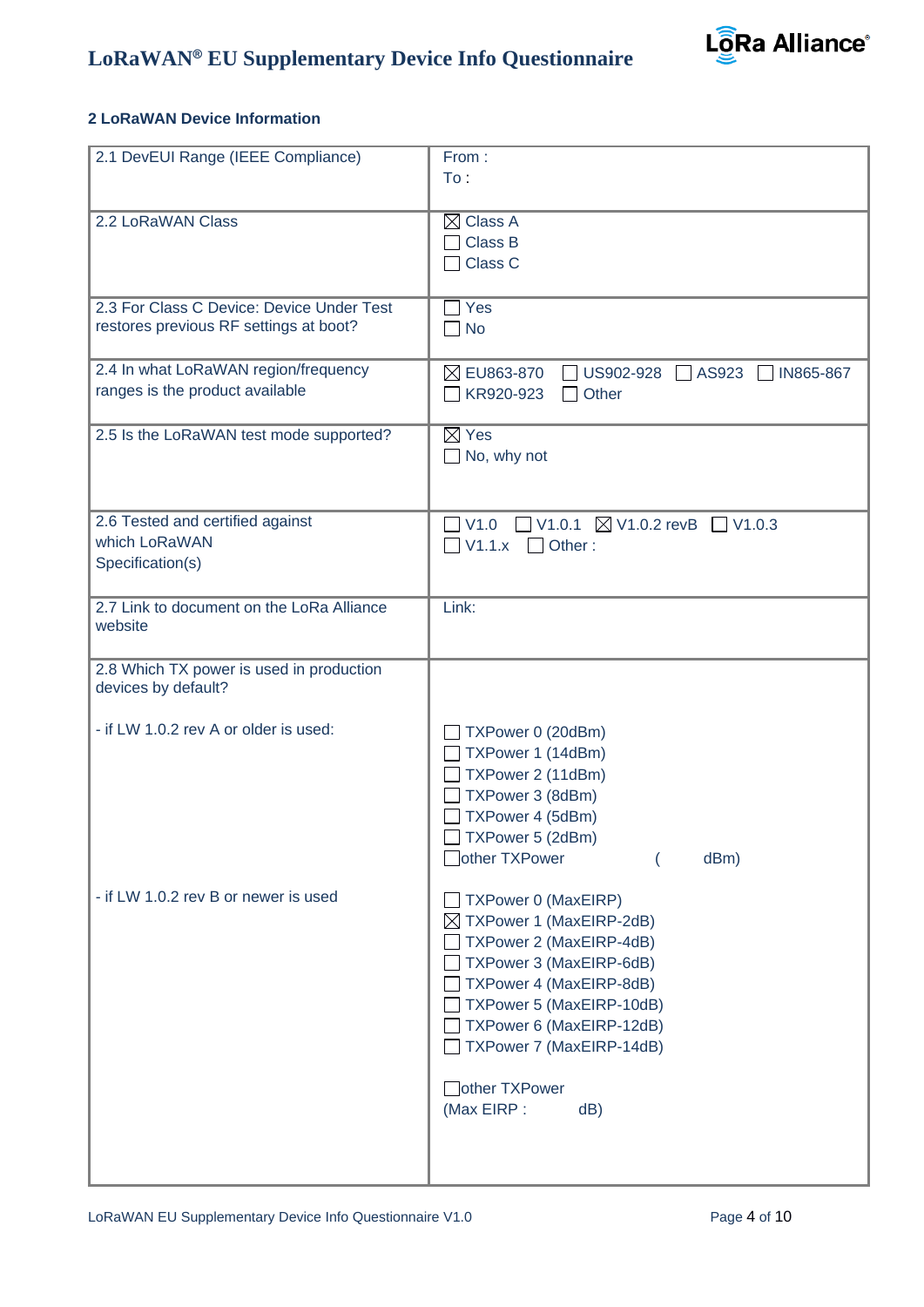

| 2.9 Which TX powers are supported by the<br>device in production |                                                                                                                                                                                                                                             |
|------------------------------------------------------------------|---------------------------------------------------------------------------------------------------------------------------------------------------------------------------------------------------------------------------------------------|
| - if LW 1.0.2 rev A or older is used:                            | TXPower 0 (20dBm)<br>TXPower 1 (14dBm)<br>TXPower 2 (11dBm)<br>TXPower 3 (8dBm)<br>TXPower 4 (5dBm)<br>TXPower 5 (2dBm)                                                                                                                     |
|                                                                  | other TXPower<br>dBm)                                                                                                                                                                                                                       |
| - if LW 1.0.2 rev B or newer is used                             | TXPower 0 (MaxEIRP)<br>⊠ TXPower 1 (MaxEIRP-2dB)<br>TXPower 2 (MaxEIRP-4dB)<br>TXPower 3 (MaxEIRP-6dB)<br>TXPower 4 (MaxEIRP-8dB)<br>TXPower 5 (MaxEIRP-10dB)<br>TXPower 6 (MaxEIRP-12dB)<br>TXPower 7 (MaxEIRP-14dB)<br>(Max EIRP :<br>dB) |
|                                                                  |                                                                                                                                                                                                                                             |
| 2.9 Which LoRaWAN Specification                                  | $\nabla$ V1.0                                                                                                                                                                                                                               |
| is currently supported on                                        | $\nabla$ 1.0.1                                                                                                                                                                                                                              |
| the production devices?                                          | $\Box$ V1.0.2 revA<br>$\boxtimes$ V1.0.2 revB                                                                                                                                                                                               |
|                                                                  | $\nabla$ V1.0.4                                                                                                                                                                                                                             |
|                                                                  | $\nabla$ 1.1.x                                                                                                                                                                                                                              |
|                                                                  | $\Box$ Other:                                                                                                                                                                                                                               |
|                                                                  |                                                                                                                                                                                                                                             |
| 2.10 Will you re-certify your device                             | $\boxtimes$ Yes.                                                                                                                                                                                                                            |
| when a new major LoRaWAN                                         | $\Box$ No, why:                                                                                                                                                                                                                             |
| specification version is released                                |                                                                                                                                                                                                                                             |
|                                                                  |                                                                                                                                                                                                                                             |
| 2.11 Has Interoperability prequalification                       | Yes.                                                                                                                                                                                                                                        |
| testing been done?                                               | $\boxtimes$ No, why:                                                                                                                                                                                                                        |
|                                                                  |                                                                                                                                                                                                                                             |
|                                                                  | <b>Which Network Servers</b>                                                                                                                                                                                                                |
|                                                                  | $\Box$ Actility<br>$\Box$ Loriot                                                                                                                                                                                                            |
|                                                                  | ודדך                                                                                                                                                                                                                                        |
|                                                                  | Other: Specify:                                                                                                                                                                                                                             |
|                                                                  | Please attach all the test reports.                                                                                                                                                                                                         |
|                                                                  |                                                                                                                                                                                                                                             |
| 2.12 Is Activation Type OTAA the default                         | $\boxtimes$ Yes.                                                                                                                                                                                                                            |
|                                                                  | $\Box$ No, why:                                                                                                                                                                                                                             |
|                                                                  |                                                                                                                                                                                                                                             |
| 2.13 For OTAA, is AppKey unique for each                         | $\Box$ Yes.                                                                                                                                                                                                                                 |
| device?                                                          | $\boxtimes$ No.                                                                                                                                                                                                                             |
|                                                                  |                                                                                                                                                                                                                                             |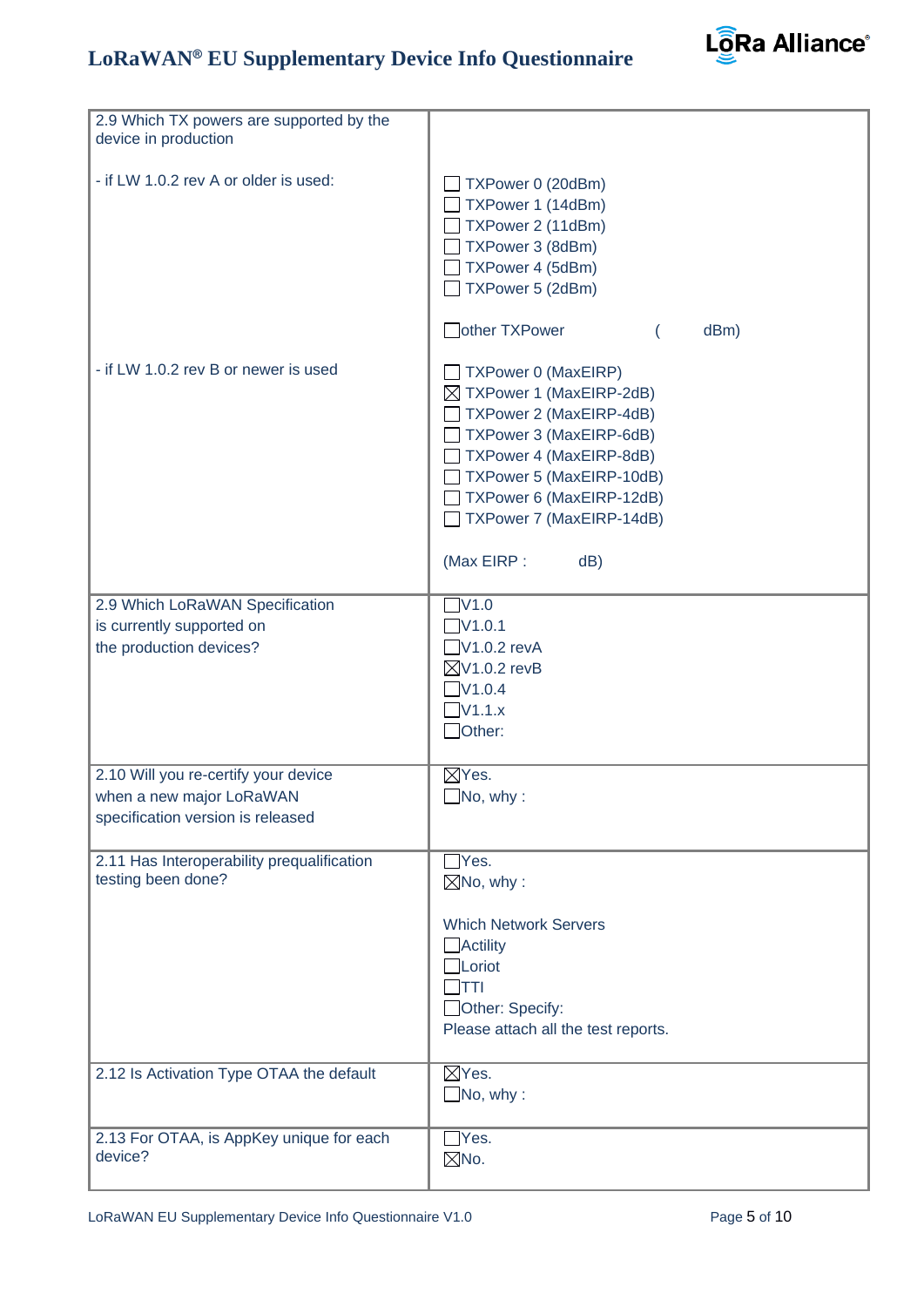

| 2.14 Is ADR implemented?<br>Recommendation: ADR should always be                            | $\boxtimes$ Activated                                      |
|---------------------------------------------------------------------------------------------|------------------------------------------------------------|
| activated. Exceptions can be made for moving                                                | $\Box$ Deactivated, why:                                   |
| devices but will need to be explained.                                                      | □ Configurable by user (recommendation: Activated by       |
|                                                                                             | default)                                                   |
|                                                                                             | Mixed, explain:                                            |
|                                                                                             |                                                            |
| 2.15 What values did you implement for:<br>- ADR ACK LIMIT:                                 |                                                            |
| - ADR_ACK_DELAY:                                                                            | recommended value: 64<br>64<br>32<br>recommended value: 32 |
|                                                                                             |                                                            |
| 2.16 Do you use unconfirmed and/or confirmed                                                | <b>Xunconfirmed</b>                                        |
| uplinks and what is the data rate, timing and                                               | $\Box$ confirmed, when and why:                            |
| power back off algorithm?                                                                   | Both, which is used when and why:                          |
|                                                                                             | Data rate, timing and power back-off algorithm             |
|                                                                                             | (only if you use confirmed uplinks):                       |
|                                                                                             |                                                            |
| Upon reception of a confirmed downlink                                                      | Yes.                                                       |
| message, is the next uplink sent immediately<br>after the downlink ?Answers (radio buttons) | $\Box$ No, why:                                            |
|                                                                                             |                                                            |
| 2.17 Is the device doing a periodical rejoin?                                               | $\boxtimes$ Yes (frequency):<br>once a day                 |
| (only for OTAA)                                                                             | $\Box$ No. Why? How to trigger a rejoin?                   |
|                                                                                             |                                                            |
| 2.18 Is the first join request sent on SF12?                                                | $\boxtimes$ Yes.                                           |
|                                                                                             | $\Box$ No, why:                                            |
|                                                                                             | Explain the JoinRequest sequence if no JoinAccept          |
|                                                                                             | is received - data rate, timing and power back-off         |
|                                                                                             | algorithm.                                                 |
| 2.19 On what SF and power setting is the first                                              | SF:<br>12                                                  |
| uplink (after join procedure) done?                                                         | TXPower: +14 dbm                                           |
|                                                                                             |                                                            |
| 2.20 Are you doing periodically reset of Uplink<br>frame counter?                           | $\Box$ Yes (frequency/why):                                |
|                                                                                             | $\boxtimes$ No.                                            |
| 2.21 If LoRaWAN 1.0.x, DevNonce behaviour :                                                 | Based on a random value                                    |
|                                                                                             | Monotonically increasing never-wrapping counter            |
|                                                                                             |                                                            |
| 2.22 Uplink DataRate (0-7 supported)                                                        | Min:<br>$\mathbf{0}$<br>Max:<br>$\overline{7}$             |
|                                                                                             |                                                            |
| 2.23 RX1 Data Rate Offset                                                                   | ⊠Default LoRaWAN in regards of ISM band                    |
|                                                                                             | $\Box$ Other:                                              |
|                                                                                             |                                                            |
| 2.24 RX1 Delay                                                                              | ⊠Default LoRaWAN in regards of ISM band                    |
|                                                                                             | Other:                                                     |
|                                                                                             |                                                            |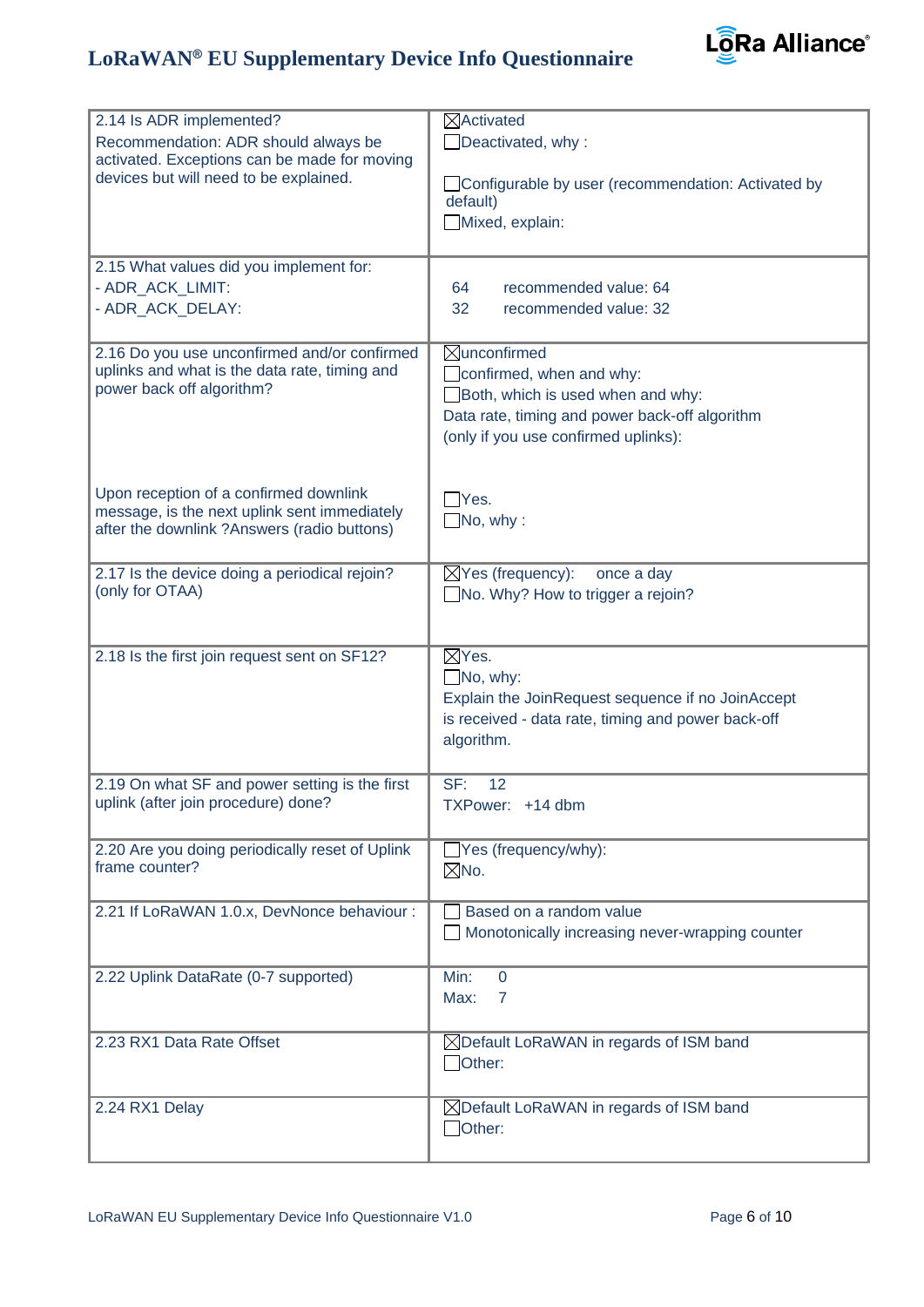

| 2.25 RX2 Data Rate                                   | $\boxtimes$ Default LoRaWAN in regards of ISM band<br>Other:                                                                                                                                                                                                                  |
|------------------------------------------------------|-------------------------------------------------------------------------------------------------------------------------------------------------------------------------------------------------------------------------------------------------------------------------------|
| 2.26 RX2 Frequency                                   | ⊠Default LoRaWAN in regards of ISM band<br>Other:                                                                                                                                                                                                                             |
| 2.27 RX1 Delay on JoinRequest (OTAA<br>devices only) | ⊠Default LoRaWAN in regards of ISM band<br>$\Box$ Other:                                                                                                                                                                                                                      |
| 2.28 Mobility Profile (how your device moves)        | $\boxtimes$ Near static<br>■Walking speed<br>Vehicle speed<br>$\Box$ Random                                                                                                                                                                                                   |
| 2.29 Frame Counters Up To 32-bits                    | $\boxtimes$ Frame counter-up<br>Frame counter-down                                                                                                                                                                                                                            |
| 2.30 Which MAC commands does the device<br>support   | ⊠LinkCheckReq / LinkCheckAns<br>⊠TXParamSetupReq / TXParamSetupAns<br>⊠LinkADRReq / LinkADRAns<br>⊠DutyCycleReq / DutyCycleAns<br>⊠RXParamSetupReq /RXParamSetupAns<br>⊠DevStatusReq / DevStatusAns<br>⊠NewChannelReq / NewChannelAns<br>⊠TXTimingSetupReq / TXTimingSetupAns |
| 2.31 LoRaWAN Stack Type (optional)                   | Semtech/Stackforce<br>Semtech/Stackforce with modifications<br>$\bigcap$ IBM<br><b>IBM</b> with modifications<br>Proprietary-Other, name it:                                                                                                                                  |
| 2.32 LoRaWAN Stack Version (optional)                |                                                                                                                                                                                                                                                                               |
| 2.33 LoRa Radio Hardware (optional)                  | $\Box$ Proprietary:<br>SX chip used:<br>□LoRaWAN Modem/Module:<br>Manufacturer:<br>Part Number:<br>Firmware revision:                                                                                                                                                         |
| 2.34 Multicast support (optional)                    | $\exists$ Yes:<br><b>Multicast DevAddr:</b><br><b>Multicast AppSKey:</b><br><b>Multicast NwkSKey:</b><br>Payload:<br>Port:<br>$\Box$ No.                                                                                                                                      |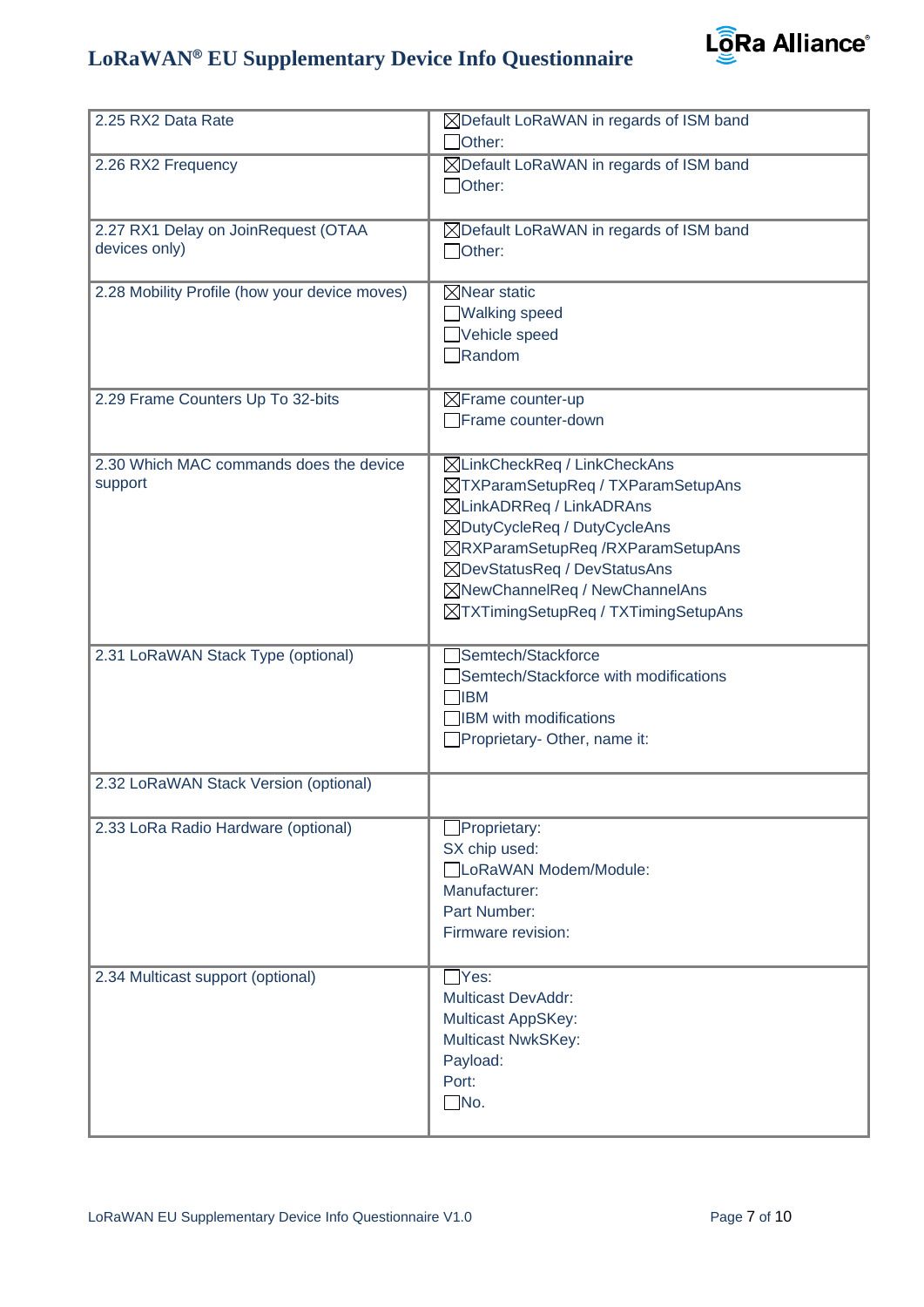

#### **3 Radio Frequency Information**

| 3.1 Type of Antenna<br>3.2 Antenna gain [dBi or dBd]                                                                                                                                                                                                                                                                                     | <b>Wire</b><br>$\neg$ PCB<br>External<br>$\boxtimes$ Other: (which type) Helical<br>+1.5dBi or                                                        |
|------------------------------------------------------------------------------------------------------------------------------------------------------------------------------------------------------------------------------------------------------------------------------------------------------------------------------------------|-------------------------------------------------------------------------------------------------------------------------------------------------------|
| 3.3 Did you measure and take into account the<br>loss between the modem and the antenna?                                                                                                                                                                                                                                                 | dBd<br>Yes,<br>dB loss<br>$\Box$ No, why:                                                                                                             |
| 3.4 For LW 1.0.2 rev A or older devices: which<br>TXPower setting should be used on the<br>network for your device*:                                                                                                                                                                                                                     | TXPower 0 (20dBm)<br>TXPower 1 (14dBm)<br>⊠<br>TXPower 2 (11dBm)<br>TXPower 3 (8dBm)<br>TXPower 4 (5dBm)<br>TXPower 5 (2dBm)<br>other txpower<br>dBm) |
| 3.5 Did you calibrate your device with the<br>antenna gain and measured loss in between<br>the chipset and antenna? This so that your<br>device emits with maximal power when using<br>TXPower 1 for LW 1.0.2 rev A or older devices<br>(= 14dBm) and TXPower 0 for LW 1.0.2 rev B<br>or newer devices (= MaxEIRP or 16.15dBm<br>EIRP)*. | $\Box$ Yes,<br>dB loss<br>$\Box$ No, why:                                                                                                             |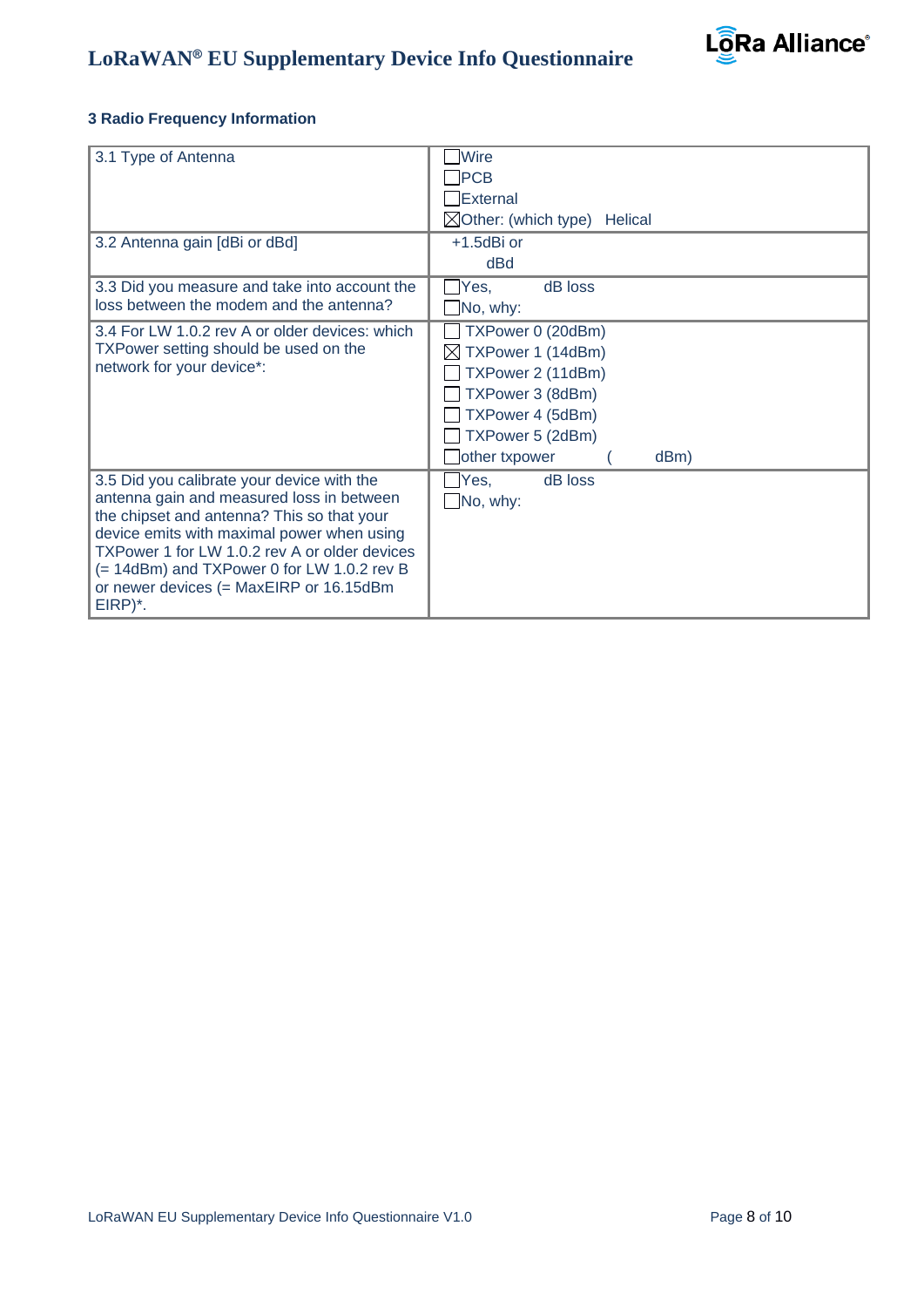

#### **4 Battery and TX Power Information**

**Please indicate if you do not want Section 4 displayed on the LoRa Alliance Website**  $\Box$ **Yes** 

If yes please supply contact details for the operators to request the information for Section 4

| device (including modem,<br>RX current:<br>mA<br>sensors and all other electronics<br>Idle time current:<br>mA<br>4.2 Estimated battery life in years based on the number<br>Battery life in years<br>of transmissions (including sensor readings) at SF7,<br><b>SF10</b><br>SF <sub>7</sub><br><b>SF12</b><br>Transmission Periodicity<br>SF10 & SF12 with your battery self-discharge and aging<br>144<br>over time taken into account.<br>(transmissions/day)<br>96<br>48<br><b>Assumptions:</b><br>24<br>- Product shelf life before use:<br>12<br>Maximum 1 year.<br>4<br>- At an environment temperature<br>1<br>of 20°C.<br>LW1.0.1<br>- LoRaWAN specification used for battery life calculation:<br>$\Box$ LW1.0.2 revA<br>$\Box$ LW1.0.2 revB<br>$\Box$ Other:<br>- TX power setting (txpower)<br>LW1.0.1<br>used for battery life calculation:<br>$\Box$ LW1.0.2 revA<br>$\Box$ LW1.0.2 revB<br>$\Box$ Other:<br>- Payload size used for battery life<br>bytes<br>calculation (should be average<br>payload size of production device):<br>- Additional assumptions or<br>comments on battery life (Typical usage | 4.1 Battery consumption of the | TX current:<br>mA |
|-----------------------------------------------------------------------------------------------------------------------------------------------------------------------------------------------------------------------------------------------------------------------------------------------------------------------------------------------------------------------------------------------------------------------------------------------------------------------------------------------------------------------------------------------------------------------------------------------------------------------------------------------------------------------------------------------------------------------------------------------------------------------------------------------------------------------------------------------------------------------------------------------------------------------------------------------------------------------------------------------------------------------------------------------------------------------------------------------------------------------------|--------------------------------|-------------------|
|                                                                                                                                                                                                                                                                                                                                                                                                                                                                                                                                                                                                                                                                                                                                                                                                                                                                                                                                                                                                                                                                                                                             |                                |                   |
|                                                                                                                                                                                                                                                                                                                                                                                                                                                                                                                                                                                                                                                                                                                                                                                                                                                                                                                                                                                                                                                                                                                             |                                |                   |
|                                                                                                                                                                                                                                                                                                                                                                                                                                                                                                                                                                                                                                                                                                                                                                                                                                                                                                                                                                                                                                                                                                                             |                                |                   |
|                                                                                                                                                                                                                                                                                                                                                                                                                                                                                                                                                                                                                                                                                                                                                                                                                                                                                                                                                                                                                                                                                                                             |                                |                   |
|                                                                                                                                                                                                                                                                                                                                                                                                                                                                                                                                                                                                                                                                                                                                                                                                                                                                                                                                                                                                                                                                                                                             |                                |                   |
|                                                                                                                                                                                                                                                                                                                                                                                                                                                                                                                                                                                                                                                                                                                                                                                                                                                                                                                                                                                                                                                                                                                             |                                |                   |
|                                                                                                                                                                                                                                                                                                                                                                                                                                                                                                                                                                                                                                                                                                                                                                                                                                                                                                                                                                                                                                                                                                                             |                                |                   |
|                                                                                                                                                                                                                                                                                                                                                                                                                                                                                                                                                                                                                                                                                                                                                                                                                                                                                                                                                                                                                                                                                                                             |                                |                   |
|                                                                                                                                                                                                                                                                                                                                                                                                                                                                                                                                                                                                                                                                                                                                                                                                                                                                                                                                                                                                                                                                                                                             |                                |                   |
|                                                                                                                                                                                                                                                                                                                                                                                                                                                                                                                                                                                                                                                                                                                                                                                                                                                                                                                                                                                                                                                                                                                             |                                |                   |
|                                                                                                                                                                                                                                                                                                                                                                                                                                                                                                                                                                                                                                                                                                                                                                                                                                                                                                                                                                                                                                                                                                                             |                                |                   |
|                                                                                                                                                                                                                                                                                                                                                                                                                                                                                                                                                                                                                                                                                                                                                                                                                                                                                                                                                                                                                                                                                                                             |                                |                   |
|                                                                                                                                                                                                                                                                                                                                                                                                                                                                                                                                                                                                                                                                                                                                                                                                                                                                                                                                                                                                                                                                                                                             |                                |                   |
|                                                                                                                                                                                                                                                                                                                                                                                                                                                                                                                                                                                                                                                                                                                                                                                                                                                                                                                                                                                                                                                                                                                             |                                |                   |
|                                                                                                                                                                                                                                                                                                                                                                                                                                                                                                                                                                                                                                                                                                                                                                                                                                                                                                                                                                                                                                                                                                                             |                                |                   |
|                                                                                                                                                                                                                                                                                                                                                                                                                                                                                                                                                                                                                                                                                                                                                                                                                                                                                                                                                                                                                                                                                                                             |                                |                   |
|                                                                                                                                                                                                                                                                                                                                                                                                                                                                                                                                                                                                                                                                                                                                                                                                                                                                                                                                                                                                                                                                                                                             |                                |                   |
|                                                                                                                                                                                                                                                                                                                                                                                                                                                                                                                                                                                                                                                                                                                                                                                                                                                                                                                                                                                                                                                                                                                             |                                |                   |
|                                                                                                                                                                                                                                                                                                                                                                                                                                                                                                                                                                                                                                                                                                                                                                                                                                                                                                                                                                                                                                                                                                                             |                                |                   |
|                                                                                                                                                                                                                                                                                                                                                                                                                                                                                                                                                                                                                                                                                                                                                                                                                                                                                                                                                                                                                                                                                                                             |                                |                   |
|                                                                                                                                                                                                                                                                                                                                                                                                                                                                                                                                                                                                                                                                                                                                                                                                                                                                                                                                                                                                                                                                                                                             |                                |                   |
|                                                                                                                                                                                                                                                                                                                                                                                                                                                                                                                                                                                                                                                                                                                                                                                                                                                                                                                                                                                                                                                                                                                             |                                |                   |
|                                                                                                                                                                                                                                                                                                                                                                                                                                                                                                                                                                                                                                                                                                                                                                                                                                                                                                                                                                                                                                                                                                                             |                                |                   |
|                                                                                                                                                                                                                                                                                                                                                                                                                                                                                                                                                                                                                                                                                                                                                                                                                                                                                                                                                                                                                                                                                                                             |                                |                   |
|                                                                                                                                                                                                                                                                                                                                                                                                                                                                                                                                                                                                                                                                                                                                                                                                                                                                                                                                                                                                                                                                                                                             |                                |                   |
|                                                                                                                                                                                                                                                                                                                                                                                                                                                                                                                                                                                                                                                                                                                                                                                                                                                                                                                                                                                                                                                                                                                             |                                |                   |
|                                                                                                                                                                                                                                                                                                                                                                                                                                                                                                                                                                                                                                                                                                                                                                                                                                                                                                                                                                                                                                                                                                                             |                                |                   |